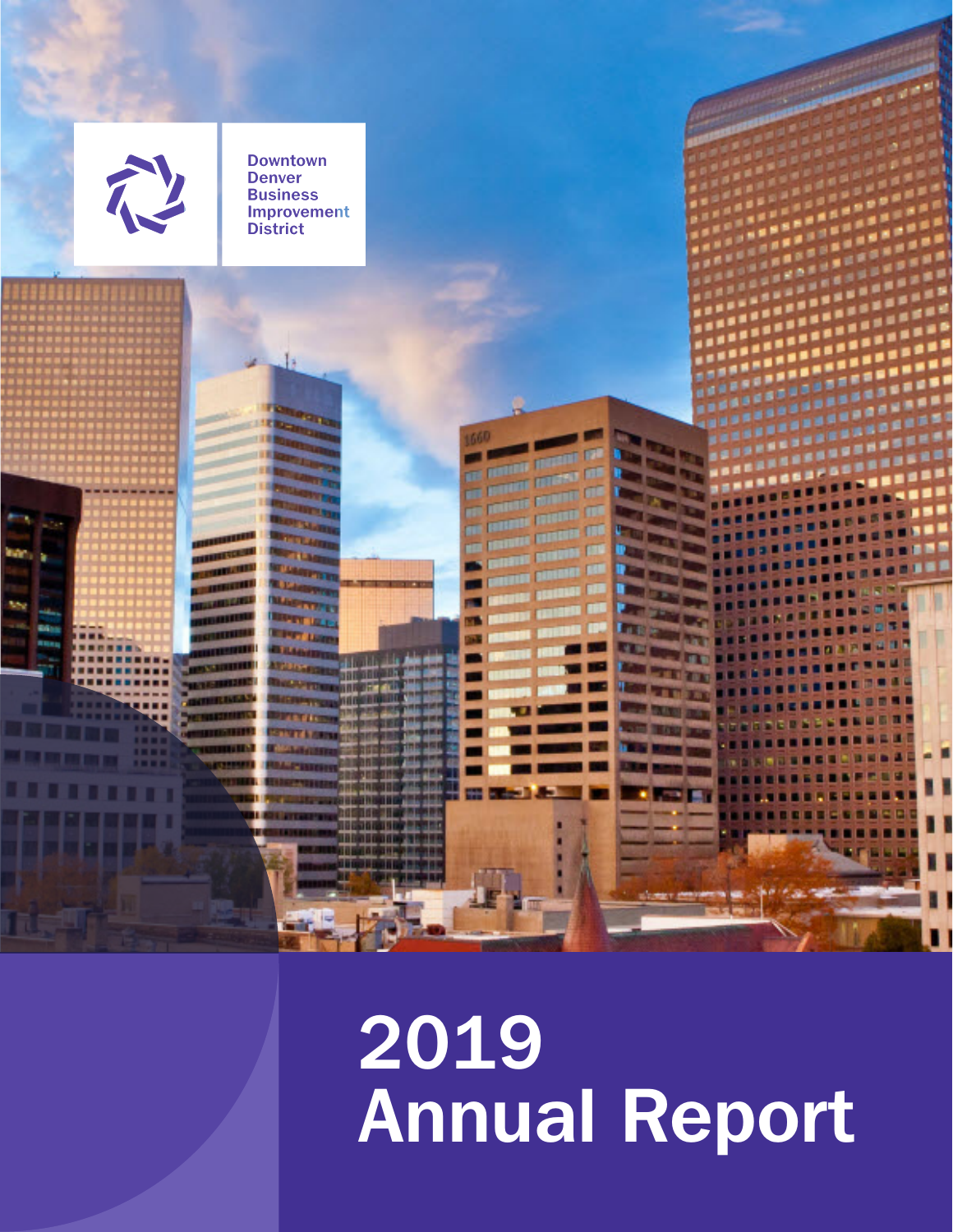



# **Downtown Denver BID**

# **What is the BID?**

The Downtown Denver Business Improvement District (BID) is a public organization funded by private commercial property owners. The BID strives to provide a clean, safe, and vibrant Downtown Denver environment for employees, residents, and visitors. The BID is comprised of 833 properties and 399 property owners within its 120-block area. It maintains the 16th Street Mall and goes above and beyond basic city services through district-wide funding. The BID's boundaries extend from Speer Boulevard to 20th Street, and from Wewatta Street to Grant Street. BID property owners fund a series of district-wide programs designed to attract people and business to downtown through annual assessments.

# **BID Programs**

From safety and security to downtown maintenance, the BID's programs are critical to the vibrancy of our urban center and enhance the vitality of Downtown Denver. Through Maintenance and Operations, Safety initiatives, Economic Development, Pedestrian Environment enhancements and Activation, targeted visitor marketing and communications, as well as holiday events, lighting and décor that attract thousands of visitors each year, the BID continues to ensure that Downtown Denver is a world-class destination.

# **2018 and 2019 Expenditures**

# **Dear Downtown Denver Property Owner,**

- Sidewalk cleaning, including pan and broom and power washing
- Snow and ice removal on 16th St. Mall
- Private Security Team patrolling 365 days per year
- Trash, recycling, graffiti, and sticker removal
- Landscaping: Tree care, seasonal plantings, planter upkeep, and regular watering and pruning

The Downtown Denver Business Improvement District (BID) is a public organization funded by 399 downtown commercial property owners who invest in the vitality of Downtown Denver. Through annual assessments paid to the organization, BID property owners fund cleaning and maintenance services, safety initiatives, economic development, and marketing programs to continue to make Downtown Denver a clean, safe, and welcoming environment.

> • Alley management: removal of unwanted items and managing Between Us: The Downtown Denver Alleyways Project

We are pleased to share the BID's 2019 accomplishments, services and programming.

**Your BID assessments and contributions fund the following services and benefits:**

Thank you for your dedication and commitment to making Downtown Denver a premier and inviting destination for all.

# **Bahman Shafa**

Chair, Downtown Denver Business Improvement District

**BID Board of Directors Bahman Shafa, CEO | Focus Property Group** 

**Sandrena B. Robinson,** General Manager Denver Place | LBA Realty **Jennifer L. Hallinan DeLeon, General Property Manager | Hines Austin Kane,** Vice President, Regional Director | Unico Properties LLC **David Kaufman,** Manager & Co-Owner | 910 Associates, Inc. **Jon Buerge,** Chief Development Officer | Urban Villages, Inc. **Jodi Janda,** Vice President, Senior General Manager | JLL **Ron Fano,** Legal Advisor, Spencer Fane LLP

- Sidewalk, alley, planter, and lighting inspections
- Business recruitment and retention activities
- Downtown-focused survey conduction and research services
- Communications through BID Happenings, a monthly e-newsletter
- 16th Street Mall management: vendor, sidewalk café, and banner programs
	- Event permitting and activation of public spaces

• Annual holiday décor management



*"Our businesses have all come to depend on the BID to provide important, up-to-date information including security information and work together dynamic, and sought after events and happenings that drive people downtown to enjoy our businesses."*

**- Kim Corrigan,** Vice President of Operations, Sage Hotel Management